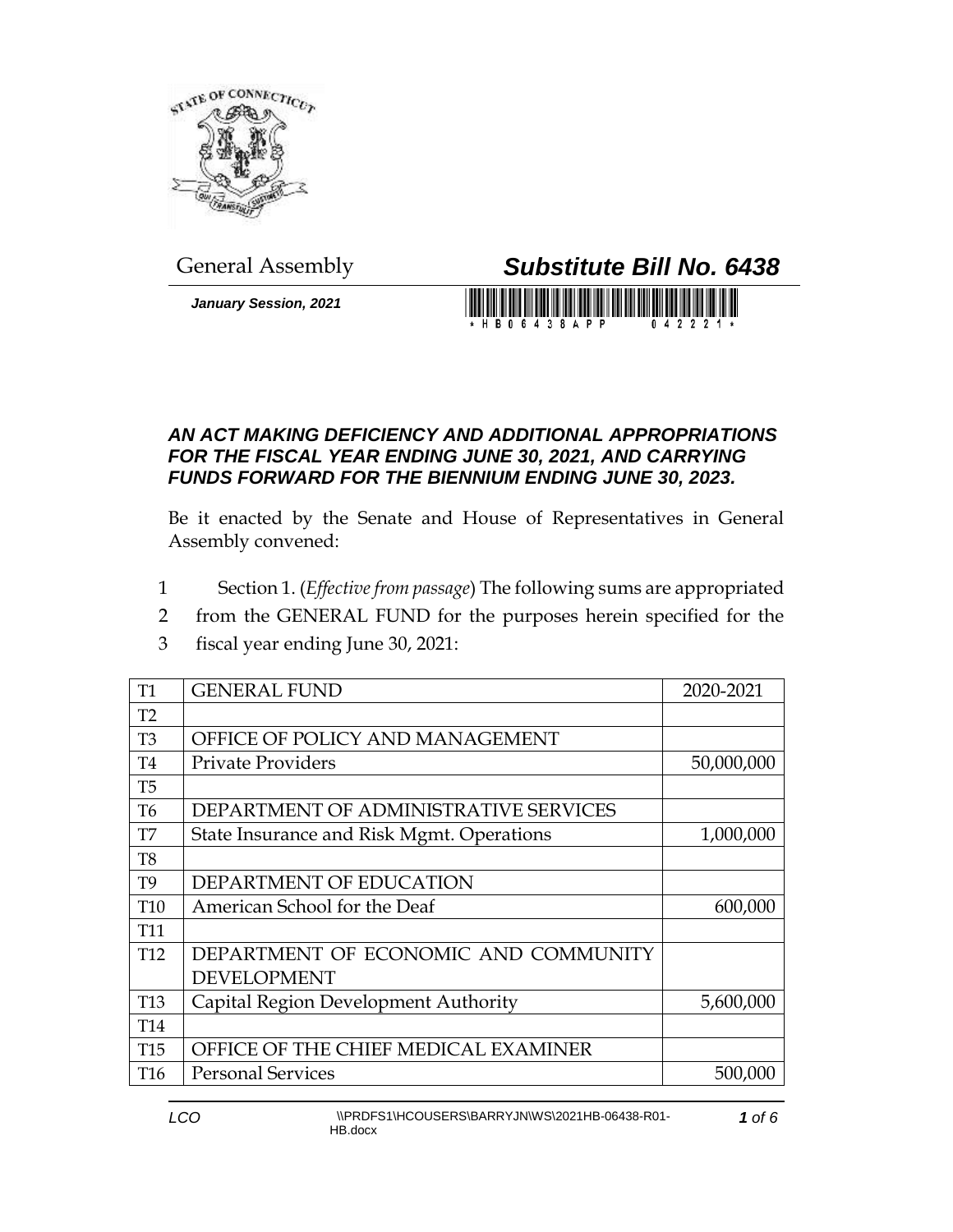| <b>T17</b>      |                                                     |             |
|-----------------|-----------------------------------------------------|-------------|
| <b>T18</b>      | <b>HEALTH</b><br>DEPARTMENT OF MENTAL<br><b>AND</b> |             |
|                 | <b>ADDICTION SERVICES</b>                           |             |
| T <sub>19</sub> | <b>Professional Services</b>                        | 5,900,000   |
| <b>T20</b>      | Discharge and Diversion Services                    | 3,000,000   |
| T <sub>21</sub> |                                                     |             |
| T22             | UNIVERSITY OF CONNECTICUT HEALTH CENTER             |             |
| T <sub>23</sub> | <b>Operating Expenses</b>                           | 50,000,000  |
| <b>T24</b>      |                                                     |             |
| T25             | DEPARTMENT OF CORRECTION                            |             |
| T <sub>26</sub> | <b>Personal Services</b>                            | 2,000,000   |
| T <sub>27</sub> | <b>Inmate Medical Services</b>                      | 2,000,000   |
| <b>T28</b>      |                                                     |             |
| T <sub>29</sub> | <b>TOTAL - GENERAL FUND</b>                         | 120,600,000 |

4 Sec. 2. (*Effective from passage*) The following sums are appropriated

- 5 from the TOURISM FUND for the purposes herein specified for the
- 6 fiscal year ending June 30, 2021:

| <b>T30</b> | <b>TOURISM FUND</b>                  | 2020-2021  |
|------------|--------------------------------------|------------|
| <b>T31</b> |                                      |            |
| <b>T32</b> | DEPARTMENT OF ECONOMIC AND COMMUNITY |            |
|            | <b>DEVELOPMENT</b>                   |            |
| <b>T33</b> | <b>Statewide Marketing</b>           | 15,000,000 |
| <b>T34</b> |                                      |            |
| <b>T35</b> | <b>TOTAL - TOURISM FUND</b>          | 15,000,000 |

7 Sec. 3. (*Effective from passage*) The amount appropriated to the 8 following agency in section 1 of public act 19-117, as amended by section

9 7 of public act 19-1 of the December special session, is reduced by the

10 following amount for the fiscal year ending June 30, 2021:

| <b>T36</b> | <b>GENERAL FUND</b>           | 2020-2021   |
|------------|-------------------------------|-------------|
| <b>T37</b> |                               |             |
| <b>T38</b> | DEPARTMENT OF SOCIAL SERVICES |             |
| T39        | Medicaid                      | 128,000,000 |
| T40        |                               |             |
| T41        | <b>TOTAL - GENERAL FUND</b>   | 128,000,000 |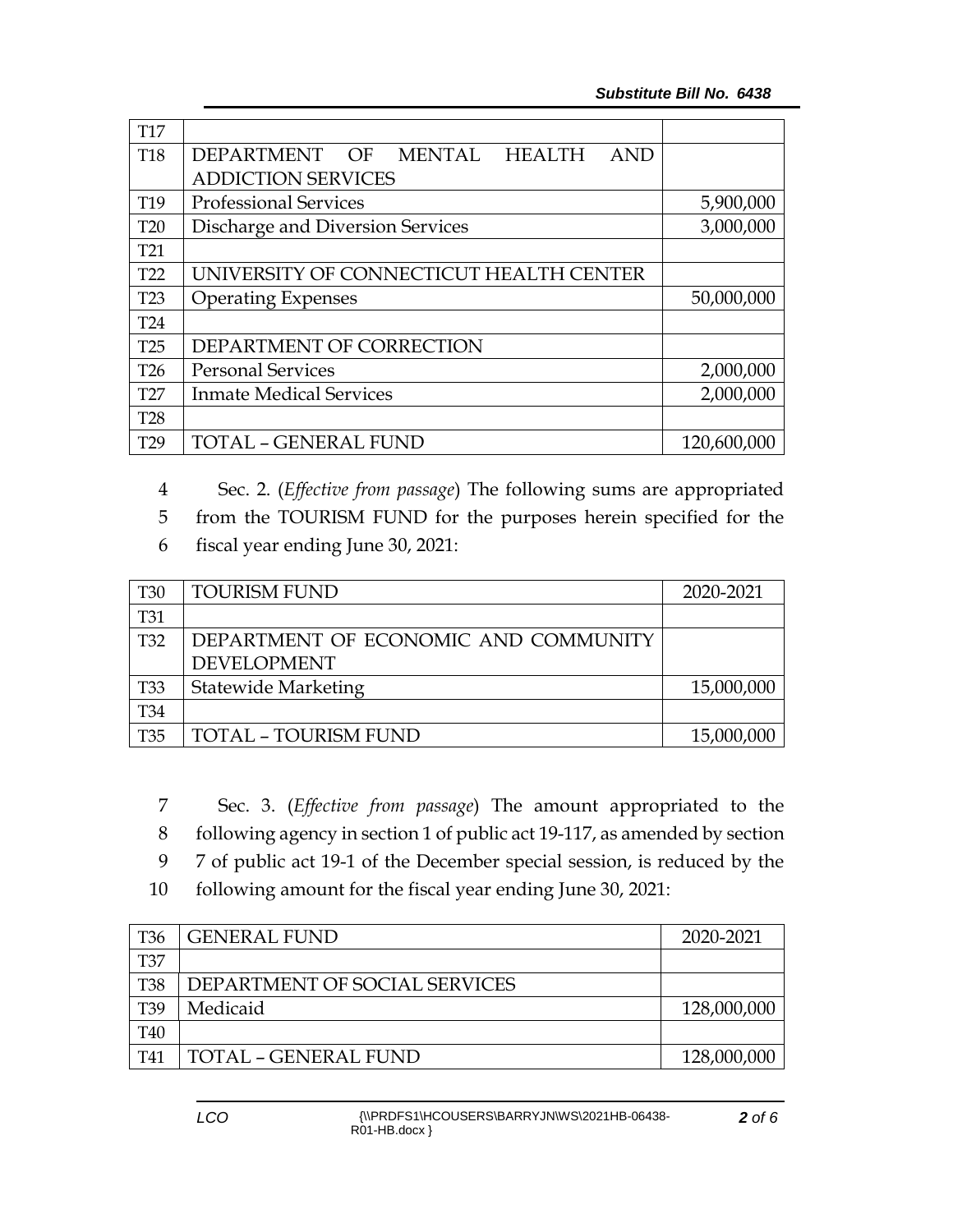Sec. 4. (*Effective from passage*) The amount appropriated in section 1 of his act to The University of Connecticut Health Center, for Operating Expenses, shall be available to reduce the operating deficit for The University of Connecticut Health Center. Notwithstanding the provisions of section 10a-105 of the general statutes, such amount shall not be eligible for fringe benefit recovery by The University of Connecticut Health Center from the Comptroller's General Fund fringe benefit accounts.

 Sec. 5. (*Effective from passage*) The Secretary of the Office of Policy and Management shall allocate funds appropriated in section 1 of this act to the Office of Policy and Management, for Private Providers, to support funding increases for private providers of health and human services contracted by the state. The secretary shall transfer such funds to the 24 affected contracting agencies. Not later than July 1, 2021, the Secretary of the Office of Policy and Management shall report, in accordance with section 11-4a of the general statutes, to the joint standing committee of the General Assembly having cognizance of matters relating to appropriations and the budgets of state agencies, on the amount of such funds paid to each contracted provider by contracting agency and account.

 Sec. 6. (*Effective from passage*) Up to \$128,260,401 of the unexpended balance of funds appropriated to the Department of Social Services, for Medicaid, in section 1 of public act 19-117, as amended by section 7 of public act 19-1 of the December special session, shall not lapse on June 30, 2021, and such funds shall be transferred and made available as follows:

 (1) Up to \$1,500,000 to Medicaid, for each of the fiscal years ending June 30, 2022, and June 30, 2023, to fund the state share of an increase in the personal needs allowance to seventy-five dollars;

 (2) Up to \$150,000 to Other Expenses, for each of the fiscal years ending June 30, 2022, and June 30, 2023, for the following grants in each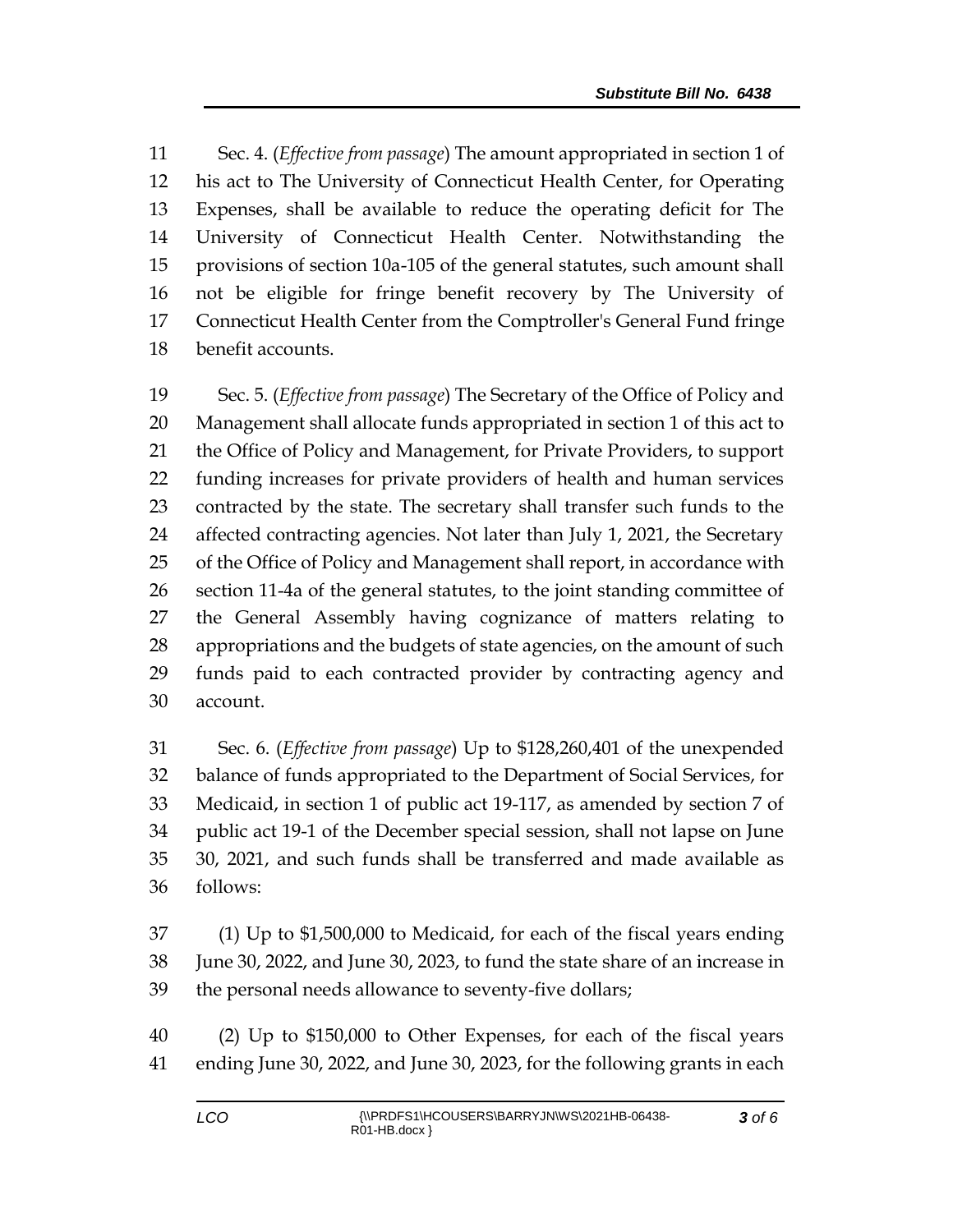said fiscal year: \$100,000 to the Jewish Federation Association of Connecticut (JFACT) and \$50,000 to New Covenant Center in Stamford; (3) Up to \$4,000,000 to the Connecticut Airport Authority, for each of the fiscal years ending June 30, 2022, and June 30, 2023; (4) Up to \$2,500,000 for deposit into the passport to the parks account established pursuant to section 23-15h of the general statutes, for each of the fiscal years ending June 30, 2022, and June 30, 2023; (5) (A) Up to \$14,000,000 for the fiscal year ending June 30, 2022, and up to \$15,000,000 for the fiscal year ending June 30, 2023, to the Connecticut State Colleges and Universities, for Debt Free Community College;

 (B) Up to \$21,332,962 for the fiscal year ending June 30, 2022, and up to \$22,165,000 for the fiscal year ending June 30, 2023, to the Connecticut State Colleges and Universities, for Community Tech College System;

 (C) Up to \$8,052,605 for the fiscal year ending June 30, 2022, and up to \$8,822,583 for the fiscal year ending June 30, 2023, to the Connecticut State Colleges and Universities, for Connecticut State University;

 (D) Notwithstanding any provision of the general statutes, any amount transferred pursuant to this subdivision shall not be eligible for fringe benefit recovery by The Connecticut State Colleges and Universities from the Comptroller's General Fund fringe benefit accounts.

 (6) Up to \$7,516,899 for the fiscal year ending June 30, 2022, and up to \$8,570,352 for the fiscal year ending June 30, 2023, to The University of Connecticut, for Operating Expenses, provided such amounts shall not be eligible for fringe benefit recovery by The University of Connecticut from the Comptroller's General Fund fringe benefit accounts;

 (7) (A) Up to \$300,000 to the Department of Children and Families, for Other Expenses, for each of the fiscal years ending June 30, 2022, and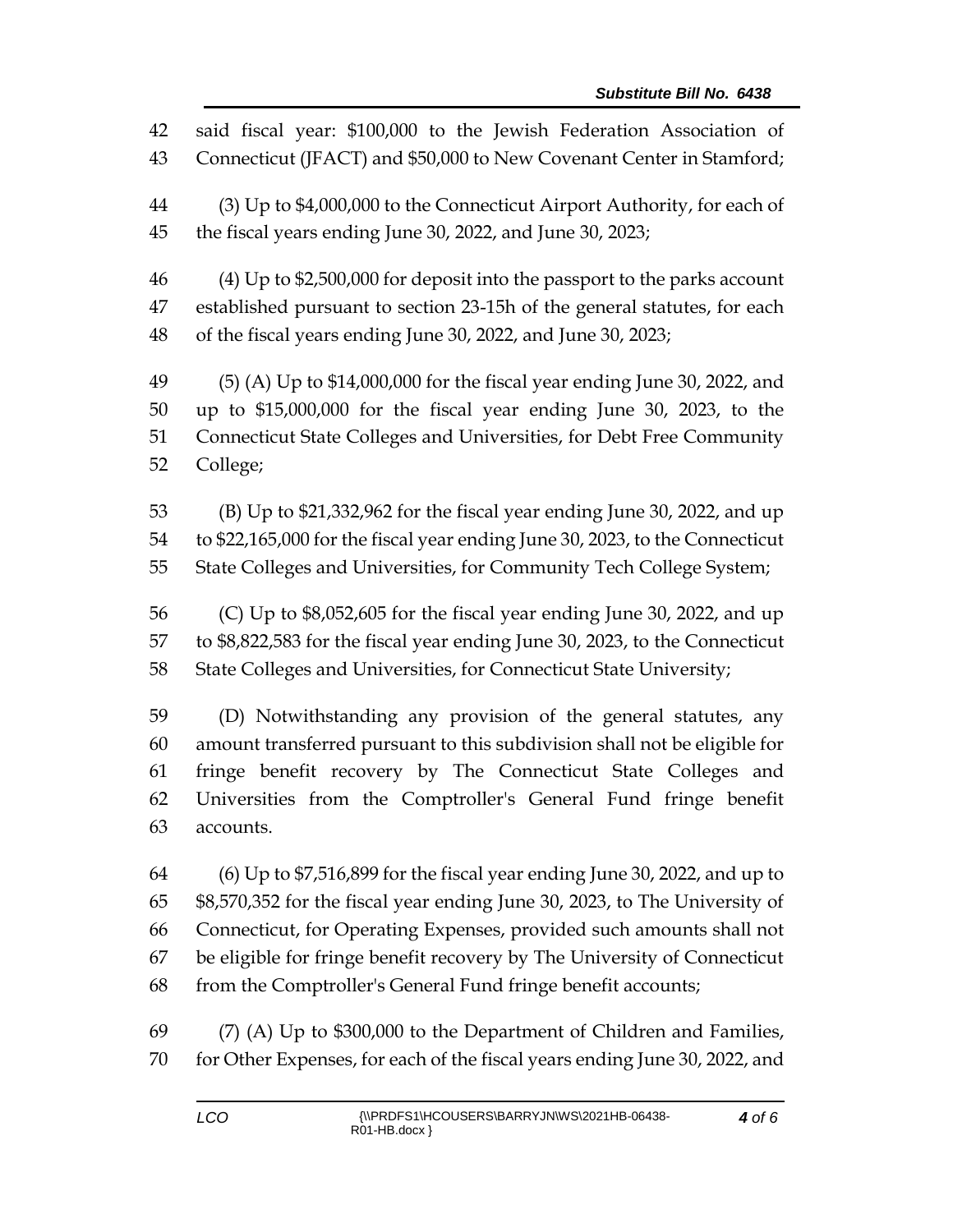June 30, 2023, for the following grants in each said fiscal year: \$100,000

to True Colors, Inc., \$100,000 to 'r kids Family Center, and \$100,000 to

Madonna Place;

 (B) Up to \$500,000 to the Department of Children and Families, for Youth Service Bureaus and Juvenile Review Boards, for each of the fiscal years ending June 30, 2022, and June 30, 2023;

 (8) Up to \$100,000 to the Department of Correction, for Community Support Services, for each of the fiscal years ending June 30, 2022, and June 30, 2023, for a grant in each said fiscal year to EMERGE Connecticut, Inc.;

 (9) Up to \$50,000 to the Department of Housing, for Housing Homeless Services, for each of the fiscal years ending June 30, 2022, and June 30, 2023, for a grant in each said fiscal year to House of Bread;

 (10) Up to \$100,000 to the Labor Department, for Other Expenses, for each of the fiscal years ending June 30, 2022, and June 30, 2023, for a grant in each said fiscal year to Stamford Cradle to Career;

 (11) Up to \$800,000 to the Judicial Department, for Other Expenses, for each of the fiscal years ending June 30, 2022, and June 30, 2023, for the following grants in each said fiscal year: \$150,000 to RYASAP Bridgeport, \$250,000 to Upper Albany Neighborhood Collaborative, \$100,000 to the Connecticut Violence Intervention Program, \$100,000 to Hartford Communities That Care, \$100,000 to Street Safe Bridgeport, and \$100,000 to the Prudence Crandall Center;

 (12) Up to \$250,000 to the Office of Policy and Management, for Project Longevity, for each of the fiscal years ending June 30, 2022, and June 30, 2023; and

 (13) Up to \$1,150,000 to the Department of Education, for Other Expenses, for each of the fiscal years ending June 30, 2022, and June 30, 2023, for the following grants in each said fiscal year: \$100,000 to Color a Positive Thought Bridgeport, \$250,000 to Wilson-Gray YMCA,